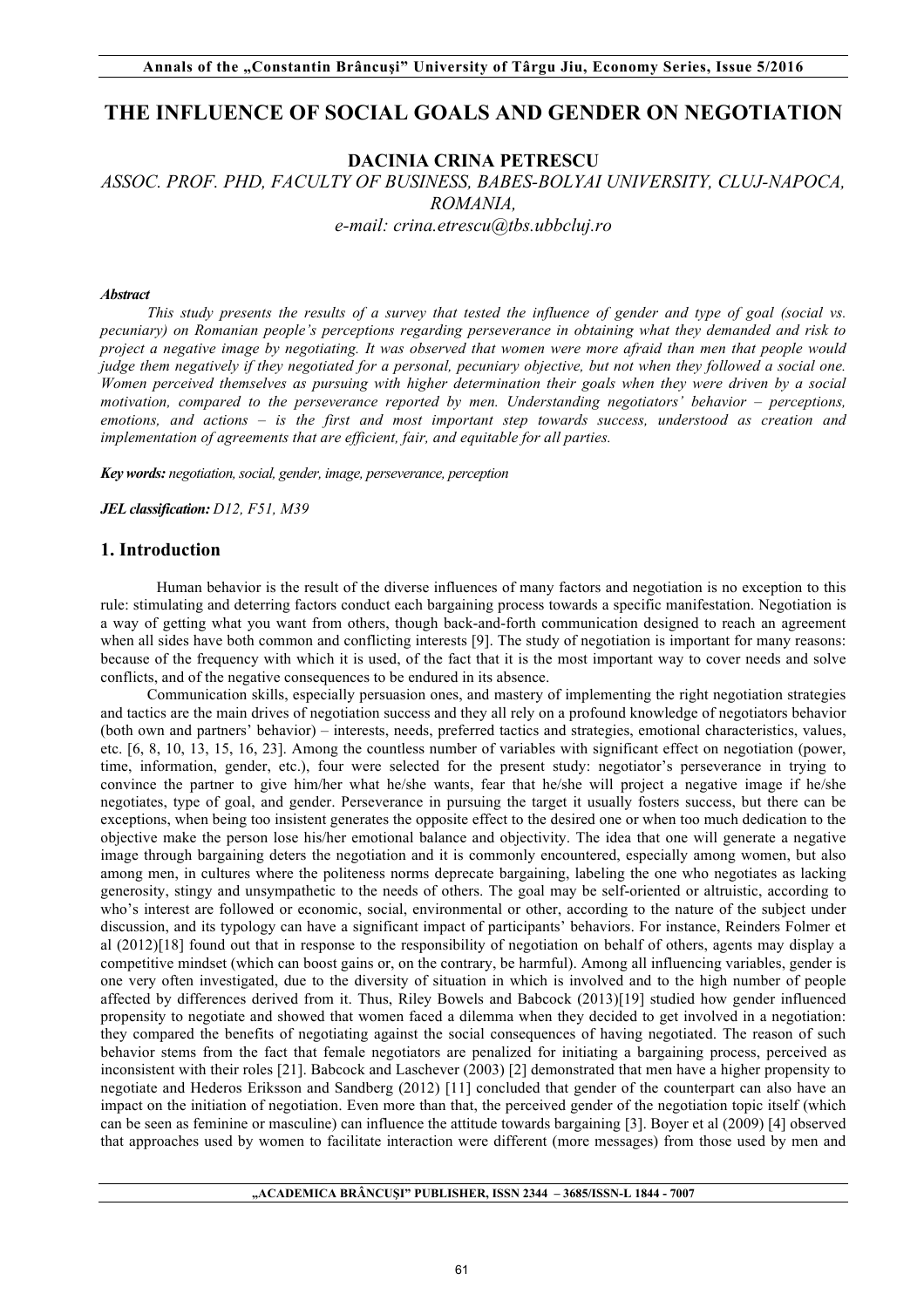changed the nature of interaction (more collaborative). Gender influences deception behavior, too, as it was discovered that men set lower ethical standards and indicated greater deceptive intent compared to women in negotiations [12]. In such a context, addressing the issue of gender influence on negotiation requires the understanding of many situational circumstances [20], among which the ones investigated here – perseverance and social acceptance.

# **2. Goal and novelty**

The aim of the present paper is two folded: to understand if a social goal has a different impact on the perception on the level of the personal effort made for winning (perseverance) and on the perception on the risk to project a negative image by negotiating, compared to a pecuniary goal; and to observe if gender has an influenced on the same variables. Negotiation is a largely investigated subject at international level, from a wide array of perspectives, but the comparison between the influence of two goals – pecuniary and social – on targeted variables and their analysis for the Romanian population are original elements of this study.

## **3. Material and method**

The results are based on a non-probabilistic survey, which used a convenience sample of 202 persons, from Romania, 39% of them men and 61% women. Two factors with opposite effects on perceptions related to negotiations were studied: a stimulating factor – perception on the level of the personal effort made for winning (perseverance) and a hindering factor – perception on the risk to project a negative image by negotiating. They were both investigated in two scenarios: a pecuniary one, when people imagined they pursued a monetary and personal gain, and a social one, when subjects pictured themselves negotiating on behalf of others, for an altruistic goal (the benefit of children who needed their help). The influence of gender on the mentioned perceptions was also analyzed (Table 1). Data analysis was carried out in Excel and SPSS version 21. The Mann-Whitney U test was used to compare differences regarding an ordinal variable between two groups. Wilcoxon test was applied to evaluate differences between two measures of the same group. The relationship between two ordinal variables was investigated using Spearman's Rank Order Correlation. The level of statistical significance was set at  $p<0.05$ .

| <b>Type of variable</b> | Variable                                          | Categories of the variable                 |
|-------------------------|---------------------------------------------------|--------------------------------------------|
| 1. Dependent            | 1.a. Perception on the level of the personal      | very small, small, average, high, very     |
|                         | effort made for winning (perseverance)            | high                                       |
|                         | 1.b. Perception on the risk to project a negative | very small, small, average, high, very     |
|                         | image by negotiating                              | high                                       |
| 2. Independent          | 2.a. Type of goal                                 | pecuniary (fighting for a personal         |
|                         |                                                   | financial gain) and social (advocating for |
|                         |                                                   | others)                                    |
|                         | 2.b. Gender                                       | women and men                              |

Source: author's elaboration

## **4. Results and discussions**

Perceptions related to both dependent variables were tested (regardless of gender) on a Likert scale of five points (from  $1 =$  minimum to  $5 =$  maximum) and the results were favorable to the social negotiation. The perseverance is 2.3 times higher in the case of a social motive and the fear to project a negative image by engaging in a bargaining process is 1.4 times weaker when people deal with an altruistic topic compared to a personal and monetary one (Figure 1).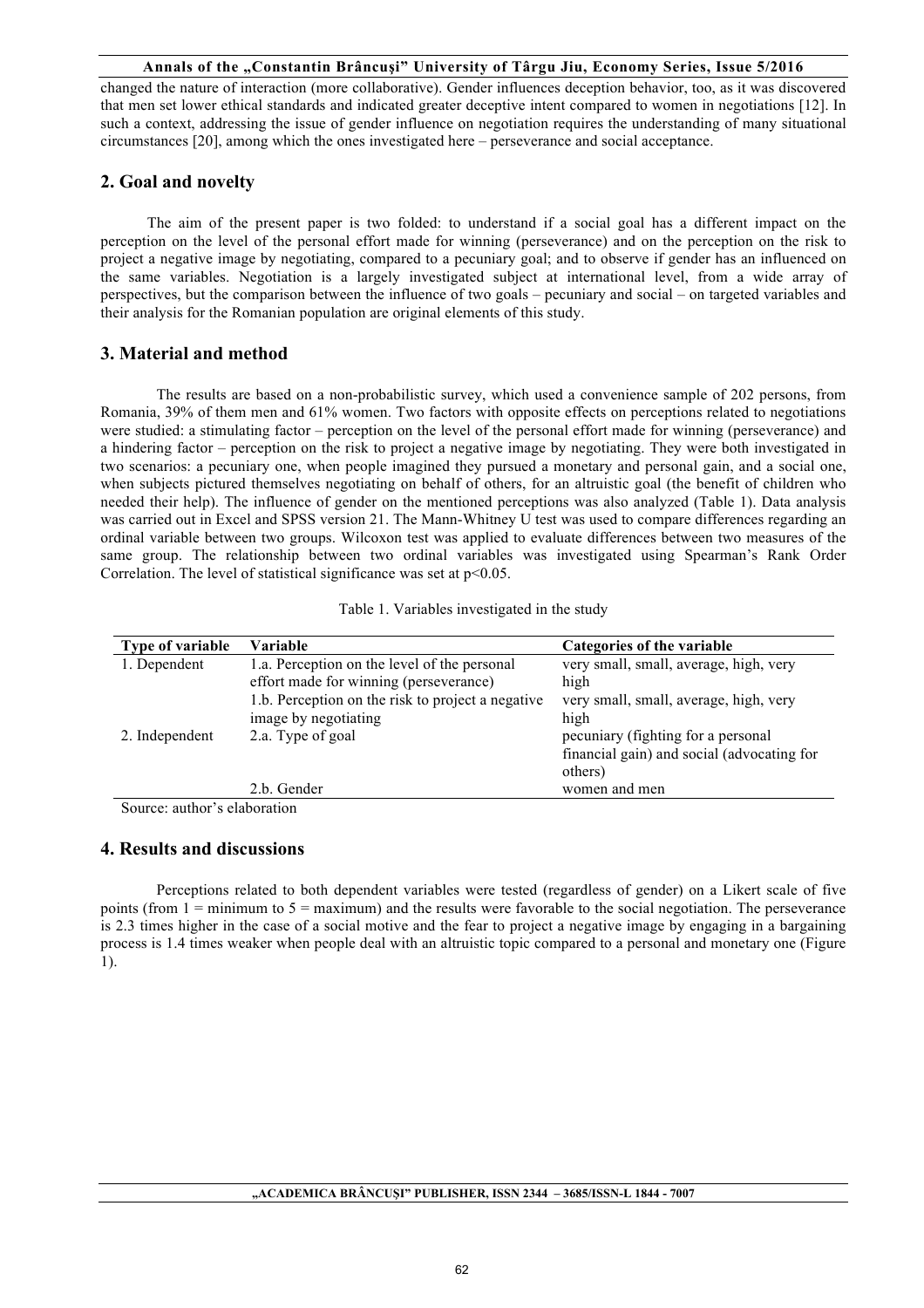Figure 1. Level of perceived negative image acquired and of perceived self-perseverance in following the goals in pecuniary and social negotiations (scores)



Source: author's elaboration, based on survey results

#### *The influence of gender on perceptions related to image and perseverance*

Real and perceived gender differences in society are generally based on two sources: biological differences and social construction of gender roles [4]. The first group refers to specificity generated by one persons' gender which makes him/her to have specific skills and capacities (physical or emotional) and to be inclined towards certain views and actions. The latter includes the roles people assume and are expected to perform, based on their sex, roles that are culturally determined, varying in time and space, and are constantly changing, through the influence of practice, interaction, and evolution of ideas and norms [4, 22 apud 4] . Differences investigated here are rooted in the second category regarding public image and in both groups in the case of perseverance.

In the present study, according to Mann Whitney U test, women are more afraid than men to project a negative image by negotiating when they fight for a personal and pecuniary gain (p<0.05; Table 2), which may alter the initiation of negotiation. Small et al (2007) [17] observed that women had a stronger negative view of negotiating for things than of asking for things (while men perceived similarly the two actions – negotiating and asking), because women were socially punished if they negotiated [17]. However, when the goal is altruistic (social oriented), differences fade and no statistically significant ones between genders are present (p>0.05; Table 2). Women estimate higher efforts for pursuing their goals compared to men, for the social cause, suggesting a stronger dedication to it (p<0.05; Table 2). There is no statistically significant difference regarding the perseverance, in the financial scenario (p>0.05; Table 2). Other aspects of the negotiation are influenced, too, by the type of goal and gender: in the case of women, the outcome of the negotiation was better when they negotiated on behalf of others compared to the situation when they negotiated for themselves, while this did not matter for men, who performed equally well in both situations [1].

Table 2. Mann-Whitey U test results for differences according to gender related to perceived risk of projecting a negative image by negotiation and perceived perseverance in obtaining what was demanded when a business goal was followed and when a social one was pursued

|                           |             | a) Ranks |                  |                     |
|---------------------------|-------------|----------|------------------|---------------------|
|                           | 9.2. Gender | N        | <b>Mean Rank</b> | <b>Sum of Ranks</b> |
|                           | M           | 78       | 90.58            | 7065.00             |
| Pecuniary: negative image | F           | 124      | 108.37           | 13438.00            |
|                           | Total       | 202      |                  |                     |
|                           | M           | 78       | 110.32           | 8605.00             |
| Pecuniary: perseverance   | F           | 124      | 95.95            | 11898.00            |
|                           | Total       | 202      |                  |                     |
|                           | M           | 78       | 105.03           | 8192.50             |
| Social: negative image    | F           | 124      | 99.28            | 12310.50            |
|                           | Total       | 202      |                  |                     |
|                           | M           | 78       | 91.55            | 7141.00             |
| Social: perseverance      | F           | 124      | 107.76           | 13362.00            |
|                           | Total       | 202      |                  |                     |

| b) Test Statistics <sup>a</sup>                                                                                           |          |           |           |          |  |  |
|---------------------------------------------------------------------------------------------------------------------------|----------|-----------|-----------|----------|--|--|
| Social: negative<br>Social:<br>Pecuniary:<br>Pecuniary:<br>negative image<br>image<br>perseverance<br><b>perseverance</b> |          |           |           |          |  |  |
| Mann-Whitney U                                                                                                            | 3984.000 | 4148.000  | 4560.500  | 4060.000 |  |  |
| Wilcoxon W                                                                                                                | 7065.000 | 11898.000 | 12310.500 | 7141.000 |  |  |
|                                                                                                                           |          |           |           |          |  |  |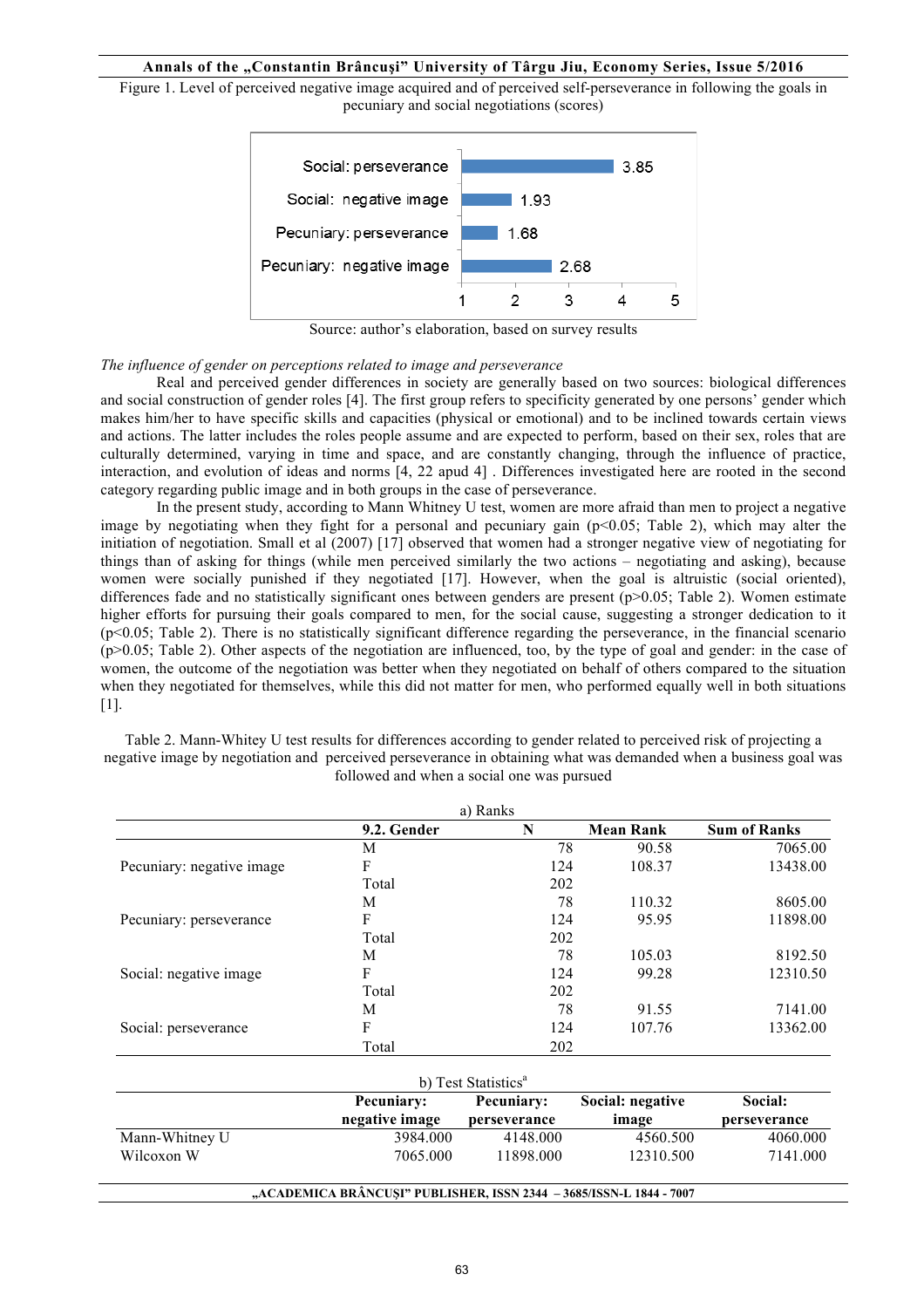| Annals of the "Constantin Brâncuși" University of Târgu Jiu, Economy Series, Issue 5/2016 |          |          |        |          |
|-------------------------------------------------------------------------------------------|----------|----------|--------|----------|
|                                                                                           | $-2.159$ | $-1.882$ | $-723$ | $-2.002$ |
| Asymp. Sig. (2-tailed)                                                                    | .031     | 060      | 470    | .045     |
| $\alpha$ and $\alpha$ is $\alpha$ is $\alpha$ in $\alpha$ in $\alpha$ in $\alpha$         |          |          |        |          |

a. Grouping Variable: 9.2. Gender

Source: author's elaboration, based on survey results

Spearman's Rank Order Correlation coefficients revealed that the higher is the fear to create a negative image by negotiating, the weaker is the estimated effort made to win a negotiation (strengths and direction of relationship: weak, negative), within each scenario (pecuniary:  $r=-274$ ,  $p=0.000$  and social:  $r=-223$ ,  $p=0.001$ ; Table 3). Therefore fear to look bad is a negotiation hindering factor

Table 3. Spearman Spearman's Rank Order Correlation results for the strength and direction of the linear relationship between perceived risk to project a negative image and perceived self-perseverance in obtaining what was demanded

|                   |                                                    |                            | Pecuniary:<br>negative image | Pecuniary:<br>persev. | Social:<br>negative<br>image | Social:<br>persev. |
|-------------------|----------------------------------------------------|----------------------------|------------------------------|-----------------------|------------------------------|--------------------|
|                   | Pecuniary:                                         | Correlation<br>Coefficient | 1.000                        | $-.274$ **            | $-.069$                      | $.175*$            |
|                   | negative image                                     | $Sig. (2-tailed)$<br>N     | 202                          | .000<br>202           | .328<br>202                  | .013<br>202        |
| Spearman's<br>rho | Pecuniary:<br>persey.<br>Social:<br>negative image | Correlation<br>Coefficient | $-.274$ **                   | 1.000                 | .104                         | .055               |
|                   |                                                    | $Sig. (2-tailed)$<br>N     | .000<br>202                  | 202                   | .139<br>202                  | .434<br>202        |
|                   |                                                    | Correlation<br>Coefficient | $-.069$                      | .104                  | 1.000                        | $-.223$ **         |
|                   |                                                    | Sig. (2-tailed)<br>N       | .328<br>202                  | .139<br>202           | 202                          | .001<br>202        |
|                   |                                                    | Correlation<br>Coefficient | $.175*$                      | .055                  | $-.223$ **                   | 1.000              |
|                   | Social: persev.                                    | Sig. (2-tailed)<br>N       | .013<br>202                  | .434<br>202           | .001<br>202                  | 202                |

\*\*. Correlation is significant at the 0.01 level (2-tailed)

\*. Correlation is significant at the 0.05 level (2-tailed)

Source: author's elaboration, based on survey results

### *The influence of nature of the goal on perceptions related to image and perseverance*

Wilcoxon Signed Ranks Test was run in order to understand the influence of the nature of the goal on the two dependent variables (fear to create a negative image by negotiationg and perceived perseverance in negotiation to atatind the established objectives). It was observed that the perception on the risk to project a negative image by negotiating was significantly lower in the social context compared to the economic one (Table 4). In other words, the social, altruistic nature of the goal, tempered the reluctance to negotiate. Thus, a very important negotiators' feature is revealed – that they are sensitive to the nature of the goals in relation to image concerns and perseverance. Such finding can, for example, be useful in the efforts of reducing the fear of negotiation of some persons, by offering them incentives (such as fighting for an altruistic purpose) to carry on the negotiation. The nature of the motive, however, does not always influence negotiation behavior: thus, a comparison between the effect of a pecuniary and environmental goal on the propensity to initiate a negotiation (on a similar sample of Romanian subjects) showed no difference [14].

Table 4. Wilcoxon Signed Ranks Test results for differences between the levels of perceived risk to project a negative image by negotiation when a pecuniary goal is followed compared to a social goal

|                            |                       | a) Ranks        |                  |                     |
|----------------------------|-----------------------|-----------------|------------------|---------------------|
|                            |                       | N               | <b>Mean Rank</b> | <b>Sum of Ranks</b> |
|                            | Negative Ranks        | $102^{\rm a}$   | 80.33            | 8194.00             |
| Social: negative image $-$ | <b>Positive Ranks</b> | 44 <sup>b</sup> | 57.66            | 2537.00             |
| Pecuniary: negative image  | Ties                  | $56^{\circ}$    |                  |                     |
|                            | Total                 | 202             |                  |                     |

a. Social: negative image < Pecuniary: negative image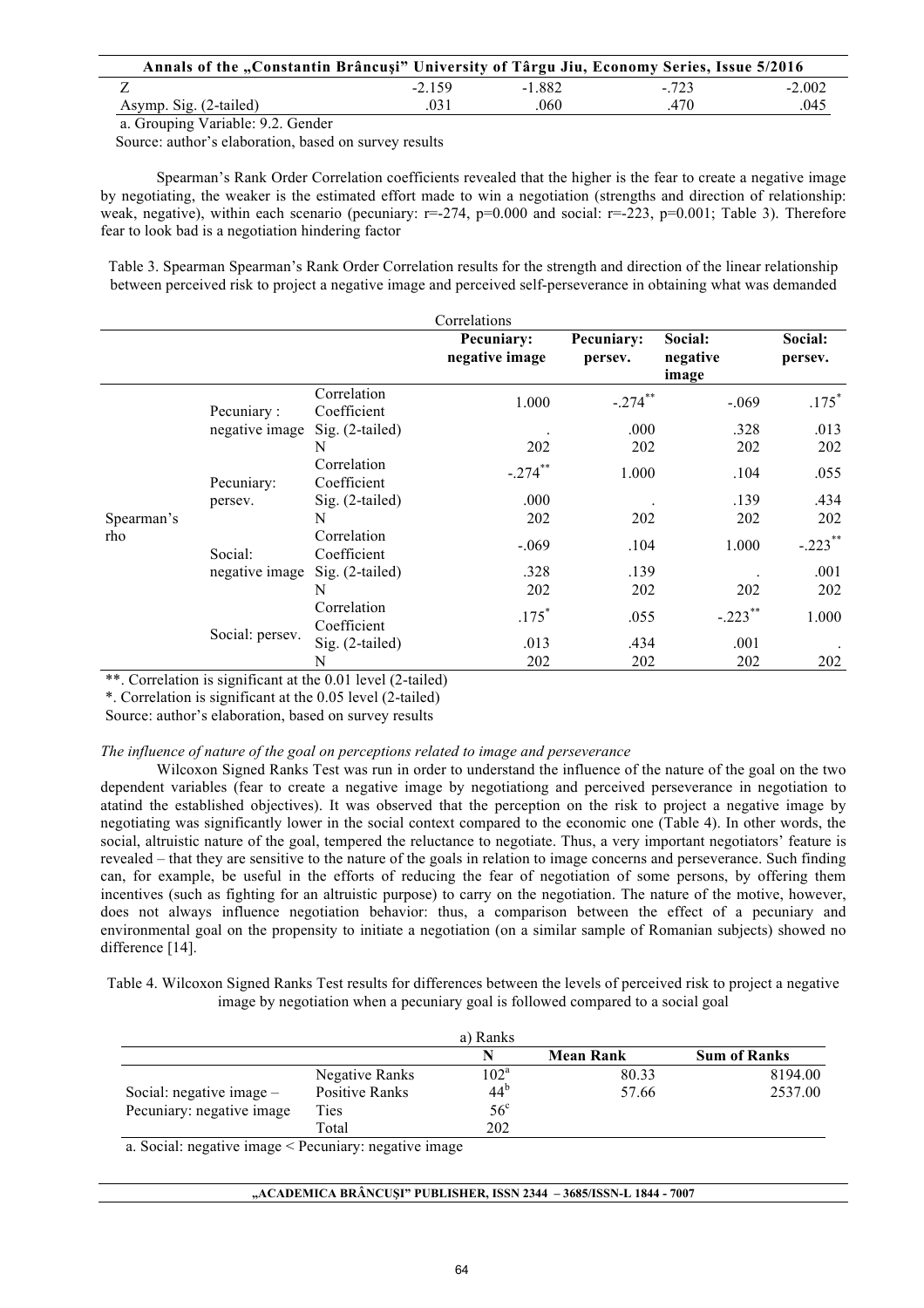b. Social: negative image > Pecuniary: negative image

c. Social: negative image = Pecuniary: negative image

|                               | b) Test Statistics <sup>a</sup>                    |              |
|-------------------------------|----------------------------------------------------|--------------|
|                               | Social: negative image - Pecuniary: negative image |              |
|                               |                                                    | $-5.599^{b}$ |
| Asymp. Sig. (2-tailed)        |                                                    | .000         |
| a. Wilcoxon Signed Ranks Test |                                                    |              |

b. Based on positive ranks.

Source: author's elaboration, based on survey results

In accordance with the previous results, Wilcoxon Signed Ranks Test showed that the type of goal has a positive impact on perseverance: people struggle more for a social purpose than for an economic one ( $p<0.05$ ; Table 5). These findings are in line with those of Wade-Benzoni et al (2002) [24], who argued that in ideologically based disputes (in this case, the social scenario) people behave differently from other types of negotiations. Similarly, De Dreu et al (2000) [7] discovered that negotiators were less contentious, engaged in more problem solving, and achieved higher joint outcomes when they had a social objective. Remaining in the same ethically focused are, but expanding the discussion towards fairness, participants to a cross cultural study (from USA and Japan) demonstrated through their behavior that when their beliefs about fairness coincided with self-interest, what was believed to be fair has a significant influence on negotiation behavior, but it did not altered it when fairness perceptions and self-interest contradicted each other [5].

Table 5. Wilcoxon Signed Ranks Test results for differences between the levels of perceived perseverance in obtaining what was demanded when a pecuniary goal is followed compared to a social goal

|                                                                                                                                                                                                                                                                                                  |                       | a) Ranks |                 |                  |                     |
|--------------------------------------------------------------------------------------------------------------------------------------------------------------------------------------------------------------------------------------------------------------------------------------------------|-----------------------|----------|-----------------|------------------|---------------------|
|                                                                                                                                                                                                                                                                                                  |                       |          |                 | <b>Mean Rank</b> | <b>Sum of Ranks</b> |
|                                                                                                                                                                                                                                                                                                  | Negative Ranks        |          |                 | 33.60            | 168.00              |
| Social: Perseverance –                                                                                                                                                                                                                                                                           | <b>Positive Ranks</b> |          | $179^{b}$       | 94.15            | 16852.00            |
| Pecuniary: Perseverance                                                                                                                                                                                                                                                                          | Ties                  |          | 18 <sup>c</sup> |                  |                     |
|                                                                                                                                                                                                                                                                                                  | Total                 |          | 202             |                  |                     |
| a. Social: perseverance < Pecuniary: perseverance                                                                                                                                                                                                                                                |                       |          |                 |                  |                     |
| $\mathbf{1}$ and $\mathbf{1}$ and $\mathbf{1}$ and $\mathbf{1}$ and $\mathbf{1}$ and $\mathbf{1}$ and $\mathbf{1}$ and $\mathbf{1}$ and $\mathbf{1}$ and $\mathbf{1}$ and $\mathbf{1}$ and $\mathbf{1}$ and $\mathbf{1}$ and $\mathbf{1}$ and $\mathbf{1}$ and $\mathbf{1}$ and $\mathbf{1}$ and |                       |          |                 |                  |                     |

b. Social: perseverance > Pecuniary: perseverance

c. Social: perseverance = Pecuniary: perseverance

|                               | b) Test Statistics <sup>a</sup>                |             |
|-------------------------------|------------------------------------------------|-------------|
|                               | Social: perseverance – Pecuniary: perseverance |             |
|                               |                                                | $-11.624^b$ |
| Asymp. Sig. (2-tailed)        |                                                | .000        |
| a. Wilcoxon Signed Ranks Test |                                                |             |

b. Based on negative ranks

Source: author's elaboration, based on survey results

Further investigation of the subject, with a probabilistic sample, the study of the actual behavior rather than investigation of perceptions on a possible behavior, and more variables included in the analysis (additional stimulating and hindering factors, cultural differences etc.), would enhance the information provided by the present paper, for the benefit of those interested in how negotiators think and act.

### **5. Conclusions**

Tested Romanian negotiators behave differently according to gender and type of goal. Women are more afraid than men that people will judge them negatively if they negotiate for a pecuniary gain, but this fear is weaker when they advocate for others, for a social purpose. Proving commitment to a good cause, women are willing to fight more than men to achieve their negotiation objectives when these are altruistic. The fact that they are negotiating for a good, social motive makes people (regardless of gender) to pursue it with higher dedication and to be less afraid of projecting a negative image, compared to a situation when they are driven by a monetary and personal purposes.

The practical implication of these findings are that if women believe the risk of damaging their image by negotiating is high, they might not initiate the negotiation, which, in some cases, makes them lose opportunities for them and for others. The study also suggests who (a man or a woman) would be a better negotiator in a specific